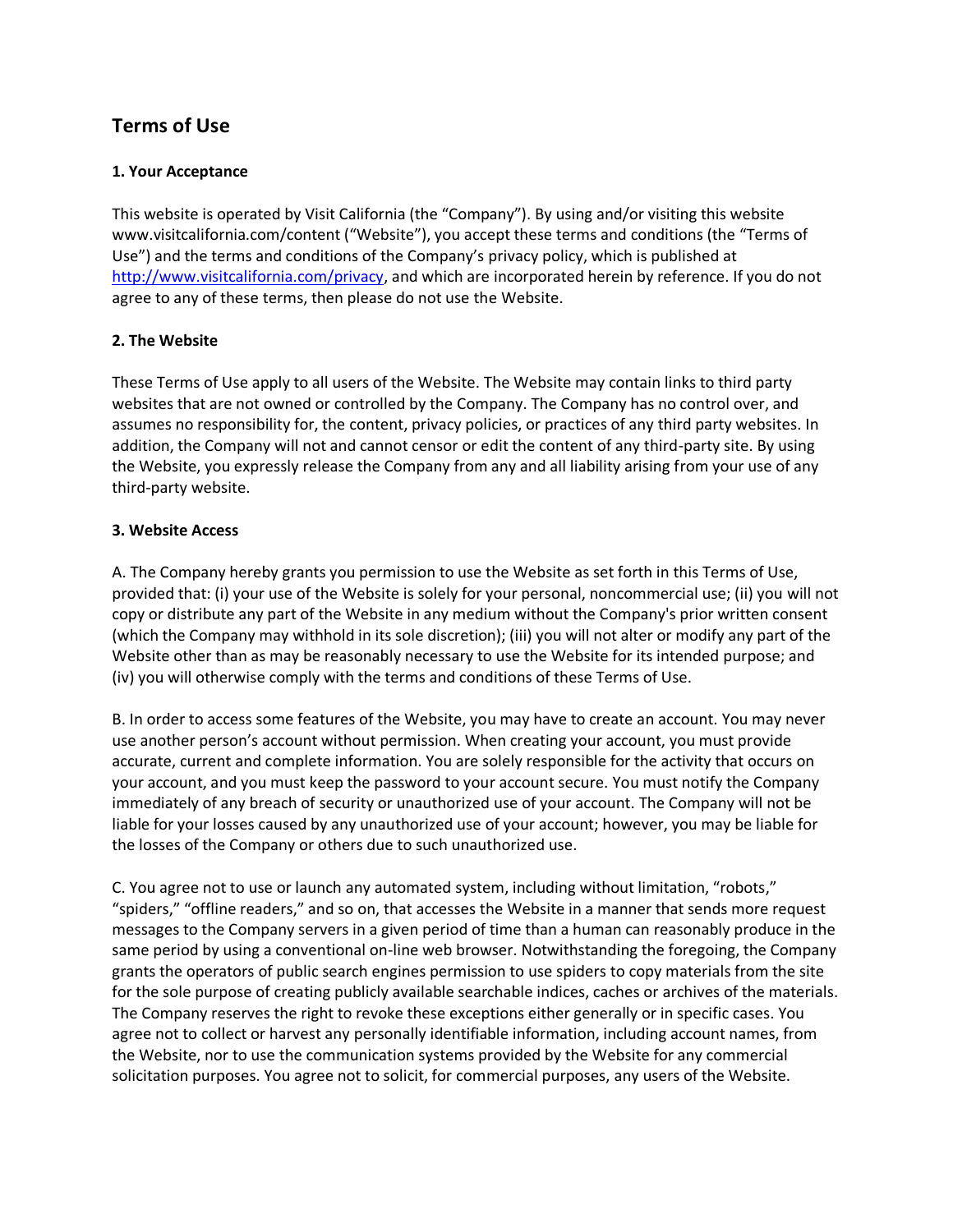### **4. Intellectual Property Rights**

The content on the Website, except all User Content (as defined below), including without limitation, the text, software, scripts, graphics, photos, sounds, music, videos, interactive features and the like ("Content") and the trademarks, service marks and logos contained therein ("Marks"), are owned by or licensed to the Company, subject to copyright and other intellectual property rights under United States and foreign laws and international conventions. Except as otherwise provided for herein, content on the Website is provided to you AS IS for your information and personal use only and may not be used, copied, reproduced, distributed, transmitted, broadcast, displayed, sold, licensed, or otherwise exploited for any other purposes whatsoever without the prior written consent of the respective owners. The Company reserves all rights not expressly granted in and to the Website and the Content. You agree to not engage in the use, copying, or distribution of any of the Content other than expressly permitted herein, including any use, copying, or distribution of User Content of third parties obtained through the Website for any commercial purposes. If you download or print a copy of the Content for personal use, you must retain all copyright and other proprietary notices contained therein. You agree not to circumvent, disable or otherwise interfere with security related features of the Website or features that prevent or restrict use or copying of any Content or enforce limitations on use of the Website or the Content therein.

#### **5. User Content**

A.User Content.The Website may now or in the future permit the submission of audio visual recordings ("Video"), digital photographic images ("Photo Assets") or any other communications, materials or content submitted by you and other users (collectively, "User Content") and the hosting and/or publishing of such User Content. In order to submit User Content, the Company will require you to create an account.

B. License. You shall be solely responsible for your own User Content and the consequences of posting or publishing them. In connection with your User Content, you affirm, represent, and/or warrant that: (i) you own or have the necessary licenses, rights, consents, and permissions to use and authorize the Company to use all patent, trademark, trade secret, copyright, publicity, publishing or other proprietary rights in and to any and all User Content to enable inclusion and use of the User Content in the manner contemplated by the Website and these Terms of Use; and (ii) you have the written consent, release, and/or permission of each and every identifiable individual person in the User Content to use the name or likeness of each and every such identifiable individual person to enable inclusion and use of the User Content in the manner contemplated by the Website and these Terms of Use. While you retain all of your ownership rights in your User Content, by submitting the User Content to the Company, you hereby grant the Company a worldwide, perpetual, non-exclusive, royalty-free, sublicenseable and transferable right to (and the right to grant others the right to) use, reproduce, distribute, display, publicly and digitally perform the User Content and the composition associated therewith in connection with the Website and the Company's (and its successor's) business, including without limitation for promoting and redistributing part or all of the Website (and derivative works thereof) in any media formats and through any media channels including the interactive or non-interactive digital broadcast of the User Content, including but not limited to online streaming, Internet radio broadcasting and podcasting.

C. In connection with User Content, you further agree that you will not: (i) submit material that is copyrighted, protected by trade secret or otherwise subject to third party proprietary rights, including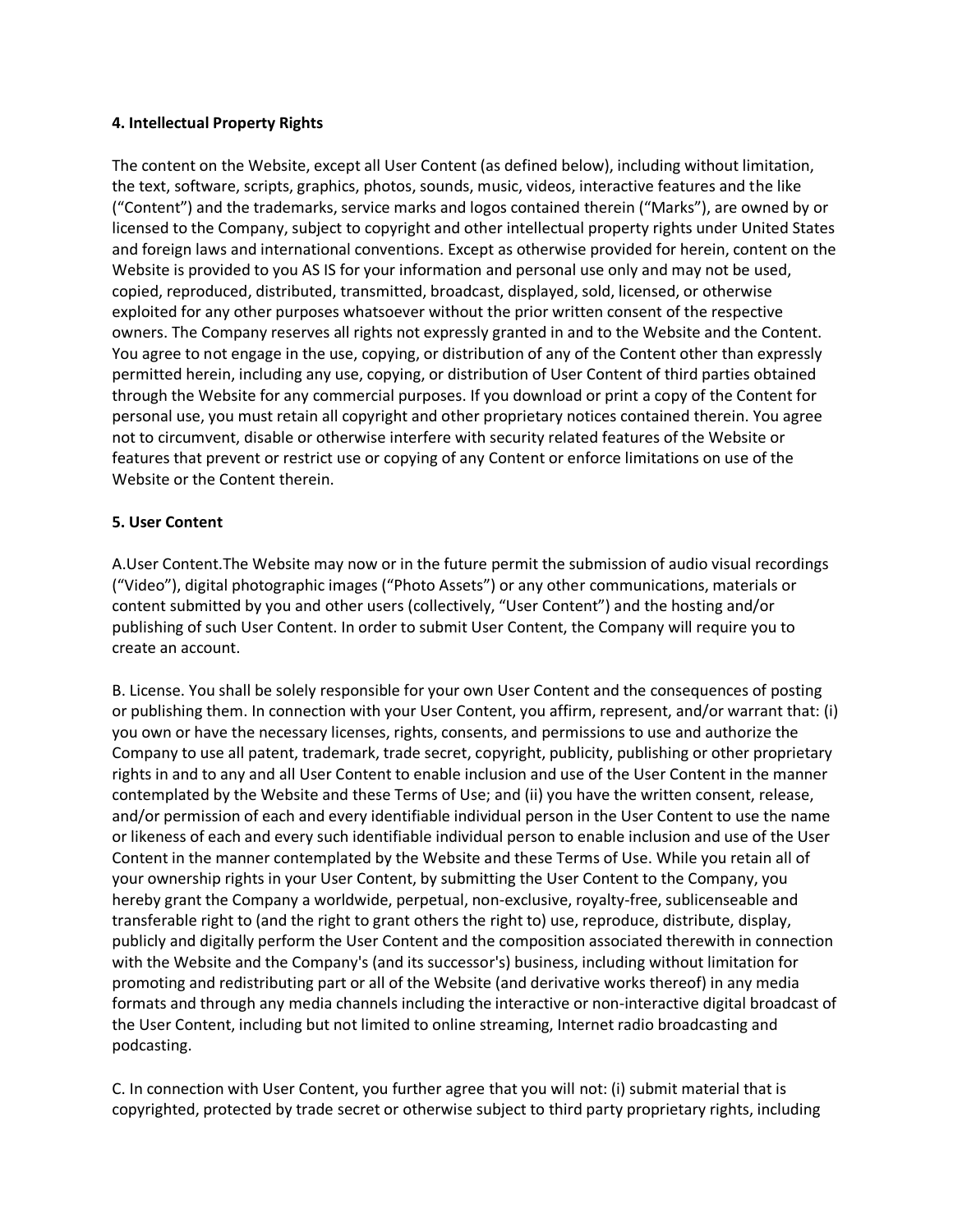any license, publishing rights, privacy and publicity rights, unless you own such rights or have permission from their rightful owner to post the material and to grant the Company all of the license rights granted herein; (ii) publish falsehoods or misrepresentations that could damage the Company or any third party; (iii) submit material that is unlawful, obscene, defamatory, libelous, threatening, pornographic, harassing, hateful, racially or ethnically offensive, or encourages conduct that would be considered a criminal offense, give rise to civil liability, violate any law, or is otherwise inappropriate; (iv) post advertisements or solicitations of business: (v) impersonate another person. The Company does not endorse any User Content or any opinion, recommendation, or advice expressed therein, and the Company expressly disclaims any and all liability in connection with User Content. The Company does not permit copyright infringing activities and infringement of intellectual property rights on its Website, and the Company will remove all Content and User Content if properly notified that such Content or User Content infringes on another's intellectual property rights. The Company reserves the right to remove Content and User Content without prior notice. The Company will also terminate a User's access to its Website, if they are determined to be a repeat infringer. A repeat infringer is a User who has been notified of infringing activity more than twice and/or has had a User Content removed from the Website more than twice. The Company also reserves the right to decide whether Content or a User Content is appropriate and complies with these Terms of Use for violations other than copyright infringement and violations of intellectual property law, such as, but not limited to, pornography, obscene or defamatory material, or excessive length. The Company may remove such User Content and/or terminate a User's access for uploading such material in violation of these Terms of Use at any time, without prior notice and at its sole discretion.

D. If you are a copyright owner or an agent thereof and believe that any User Content or other content infringes upon your copyrights, you may submit a notification pursuant to the Digital Millennium Copyright Act ("DMCA") by contacting our Copyright Agent (at Weintraub, Genshlea, and Chediak Law Corporation; 400 Capitol Mall, 11th Floor; Sacramento, CA 95814).

E. You understand that when using the Website, you will be exposed to User Content from a variety of sources, and that the Company is not responsible for the accuracy, usefulness, safety, or intellectual property rights of or relating to such User Content. You further understand and acknowledge that you may be exposed to User Content that are inaccurate, offensive, indecent, or objectionable, and you agree to waive, and hereby do waive, any legal or equitable rights or remedies you have or may have against the Company with respect thereto, and agree to indemnify and hold the Company, its owners/operators, affiliates, and/or licensors, harmless to the fullest extent allowed by law regarding all matters related to your use of the site.

F. User Content is further subject to the following terms and conditions: (i) User Content not related to travel and tourism will not be accepted or processed and may be removed, (ii) User Content that is profane, illegal, libelous or political in nature will not be accepted or processed and may be removed, (iii) User Content that is known to be false, a misrepresentation or material omission, or selfpromotional in nature will not be accepted or processed and may be removed, (iv) User Content submissions require physical location information, including place/venue name, official street address, zip code, and contact telephone number, and submissions omitting this information will not be accepted or processed and may be removed, (v) User Content must include a valid, working website address for viewers seeking more information, and submissions omitting this information will not be accepted or processed and may be removed, (vi) you represent and warrant to Company that all individuals featured in User Content have signed a model release agreement and you agree to be solely responsible for securing all such rights; and submissions not complying with this requirement will not be accepted or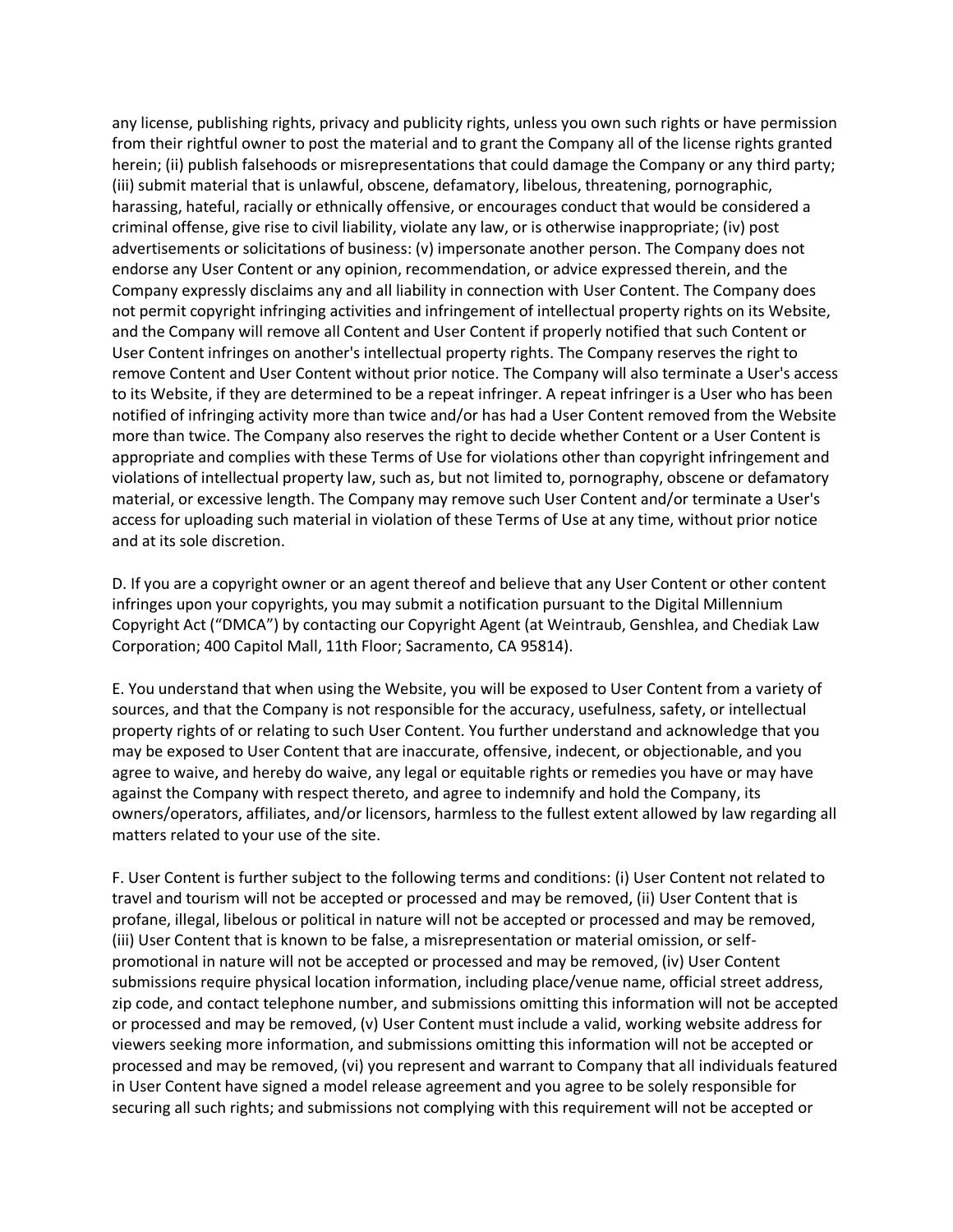processed and may be removed, (vii)credit information must be provided with all User Content, however Company does not guaranty that all User Content will be captioned or credited, (viii) all destination requests are subject to review and approval by the Company, and (ix) Company does not guarantee that any or all User Content submitted will be used on the Website or in other publications.

# **6. Warranty Disclaimer**

YOU AGREE THAT YOUR USE OF THE WEBSITE SHALL BE AT YOUR OWN RISK. TO THE FULLEST EXTENT PERMITTED BY LAW, THE COMPANY, ITS OFFICERS, DIRECTORS, EMPLOYEES, AND AGENTS DISCLAIM ALL WARRANTIES, EXPRESS AND IMPLIED, IN CONNECTION WITH THE WEBSITE AND YOUR USE THEREOF. THE COMPANY MAKES NO WARRANTIES OR REPRESENTATIONS ABOUT THE ACCURACY OR COMPLETENESS OF THIS WEB SITE'S CONTENT OR THE CONTENT OF ANY SITES LINKED TO THIS WEB SITE AND ASSUMES NO LIABILITY OR RESPONSIBILITY FOR ANY (I) ERRORS, MISTAKES, OR INACCURACIES OF CONTENT, (II) PERSONAL INJURY OR PROPERTY DAMAGE, OF ANY NATURE WHATSOEVER, RESULTING FROM YOUR ACCESS TO AND USE OF OUR WEBSITE, (III) ANY UNAUTHORIZED ACCESS TO OR USE OF THE COMPANY'S SECURE SERVERS AND/OR ANY AND ALL PERSONAL INFORMATION AND/OR FINANCIAL INFORMATION STORED THEREIN, (IV) ANY INTERRUPTION OR CESSATION OF TRANSMISSION TO OR FROM THE WEBSITE, (IV) ANY BUGS, VIRUSES, TROJAN HORSES, OR THE LIKE WHICH MAY BE TRANSMITTED TO OR THROUGH THE WEBSITE BY ANY THIRD PARTY, AND/OR (V) ANY ERRORS OR OMISSIONS IN ANY CONTENT OR FOR ANY LOSS OR DAMAGE OF ANY KIND INCURRED AS A RESULT OF THE USE OF ANY CONTENT POSTED, EMAILED, TRANSMITTED, OR OTHERWISE MADE AVAILABLE VIA THE WEBSITE. THE COMPANY DOES NOT WARRANT, ENDORSE, GUARANTEE, OR ASSUME RESPONSIBILITY FOR ANY PRODUCT OR SERVICE ADVERTISED OR OFFERED BY A THIRD PARTY THROUGH THE WEBSITE OR ANY HYPERLINKED WEBSITE OR FEATURED IN ANY BANNER OR OTHER ADVERTISING, AND THE COMPANY WILL NOT BE A PARTY TO OR IN ANY WAY BE RESPONSIBLE FOR MONITORING ANY TRANSACTION BETWEEN YOU AND THIRD-PARTY PROVIDERS OF PRODUCTS OR SERVICES. AS WITH

# **7. Limitation of Liability**

IN NO EVENT SHALL THE COMPANY, ITS OFFICERS, DIRECTORS, EMPLOYEES, OR AGENTS, BE LIABLE TO YOU FOR ANY DIRECT, INDIRECT, INCIDENTAL, SPECIAL, PUNITIVE, OR CONSEQUENTIAL DAMAGES WHATSOEVER RESULTING FROM ANY (I) ERRORS, MISTAKES, OR INACCURACIES OF CONTENT, (II) PERSONAL INJURY OR PROPERTY DAMAGE, OF ANY NATURE WHATSOEVER, RESULTING FROM YOUR ACCESS TO AND USE OF THE WEBSITE, (III) ANY UNAUTHORIZED ACCESS TO OR USE OF THE COMPANY'S SECURE SERVERS AND/OR ANY AND ALL PERSONAL INFORMATION AND/OR FINANCIAL INFORMATION STORED THEREIN, (IV) ANY INTERRUPTION OR CESSATION OF TRANSMISSION TO OR FROM THE WEBSITE, (IV) ANY BUGS, VIRUSES, TROJAN HORSES, OR THE LIKE, WHICH MAY BE TRANSMITTED TO OR THROUGH THE WEBSITE BY ANY THIRD PARTY, AND/OR (V) ANY ERRORS OR OMISSIONS IN ANY CONTENT OR FOR ANY LOSS OR DAMAGE OF ANY KIND INCURRED AS A RESULT OF YOUR USE OF ANY CONTENT POSTED, EMAILED, TRANSMITTED, OR OTHERWISE MADE AVAILABLE VIA THE WEBSITE, WHETHER BASED ON WARRANTY, CONTRACT, TORT, OR ANY OTHER LEGAL THEORY, AND WHETHER ORNOT THE COMPANY IS ADVISED OF THE POSSIBILITY OF SUCH DAMAGES. THE FOREGOING LIMITATION OF LIABILITY SHALL APPLY TO THE FULLEST EXTENT PERMITTED BY LAW IN THE APPLICABLE JURISDICTION.

YOU SPECIFICALLY ACKNOWLEDGE THAT THE COMPANY SHALL NOT BE LIABLE FOR USER CONTENT OR THE DEFAMATORY, OFFENSIVE, OR ILLEGAL CONDUCT OF ANY THIRD PARTY AND THAT THE RISK OF HARM OR DAMAGE FROM THE FOREGOING RESTS ENTIRELY WITH YOU.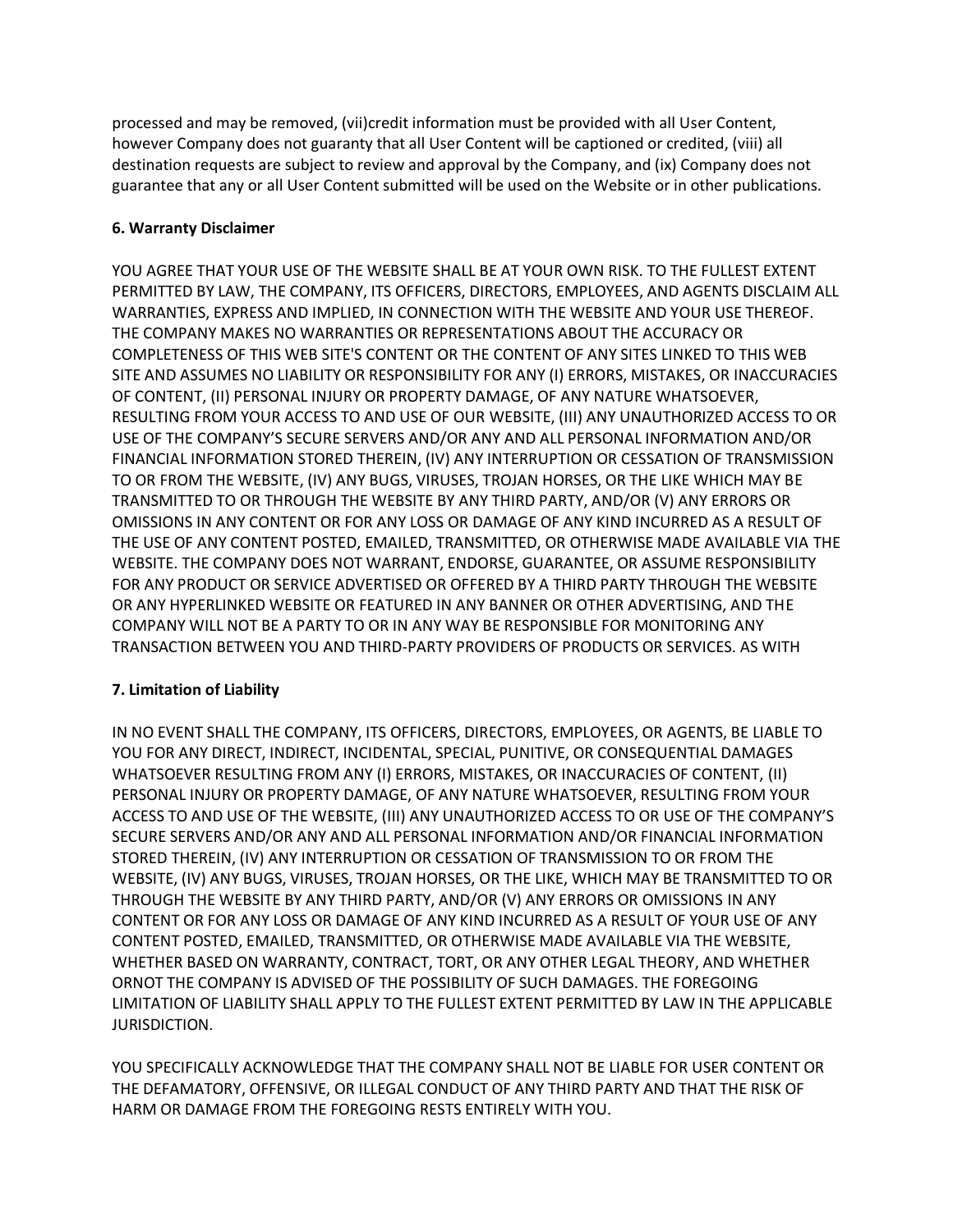The Website is controlled and offered by the Company from its facilities in the United States of America. The Company makes no representations that the Website is appropriate or available for use in other locations. Those who access or use the Website from other jurisdictions do so at their own volition and are responsible for compliance with local law.

### **8. Indemnity**

You agree to defend, indemnify and hold harmless the Company, its parent corporation, officers, directors, employees and agents, from and against any and all claims, damages, obligations, losses, liabilities, costs or debt, and expenses (including but not limited to attorney's fees) arising from: (i) your use of and access to the Website; (ii) your violation of any term of these Terms of Use; (iii) your violation of any third party right, including without limitation any copyright, property, or privacy right; or (iv) any claim that one of your User Content caused damage to a third party. This defense and indemnification obligation will survive these Terms of Use and your use of the Website.

### **9. Ability to Accept Terms of Use**

You affirm that you are either more than 18 years of age, or an emancipated minor, or possess legal parental or guardian consent, and are fully able and competent to enter into the terms, conditions, obligations, affirmations, representations, and warranties set forth in these Terms of Use, and to abide by and comply with these Terms of Use. By accepting these Terms of Use, you affirm that you are over the age of 13, as the Website is not intended for children under 13.

### **10. Assignment**

These Terms of Use, and any rights and licenses granted hereunder, may not be transferred or assigned by you, but may be assigned by the Company without restriction.

### **11. General**

You agree that: (i) the Website shall be deemed solely based in California; and (ii) the Website shall be deemed a passive website that does not give rise to personal jurisdiction over the Company, either specific or general, in jurisdictions other than California. These Terms of Use shall be governed by the internal substantive laws of the State of California, without respect to its conflict of laws principles. Any claim or dispute between you and the Company that arises in whole or in part from the Website shall be decided exclusively by a court of competent jurisdiction located in Sacramento County, California or the United States District Court for the Eastern District of California. These Terms of Use, together with the Company's Privacy Policy at <http://www.visitcalifornia.com/privacy> and any other legal notices published by the Company on the Website, shall constitute the entire agreement between you and the Company concerning the Website. If any provision of these Terms of Use is deemed invalid by a court of competent jurisdiction, the invalidity of such provision shall not affect the validity of the remaining provisions of these Terms of Use, which shall remain in full force and effect. No waiver of any term of this these Terms of Use shall be deemed a further or continuing waiver of such term or any other term, and the Company's failure to assert any right or provision under these Terms of Use shall not constitute a waiver of such right or provision. The Company reserves the right to amend these Terms of Use at any time and without notice, and it is your responsibility to review these Terms of Use for any changes. Your use of the Website following any amendment of these Terms of Use will signify your assent to and